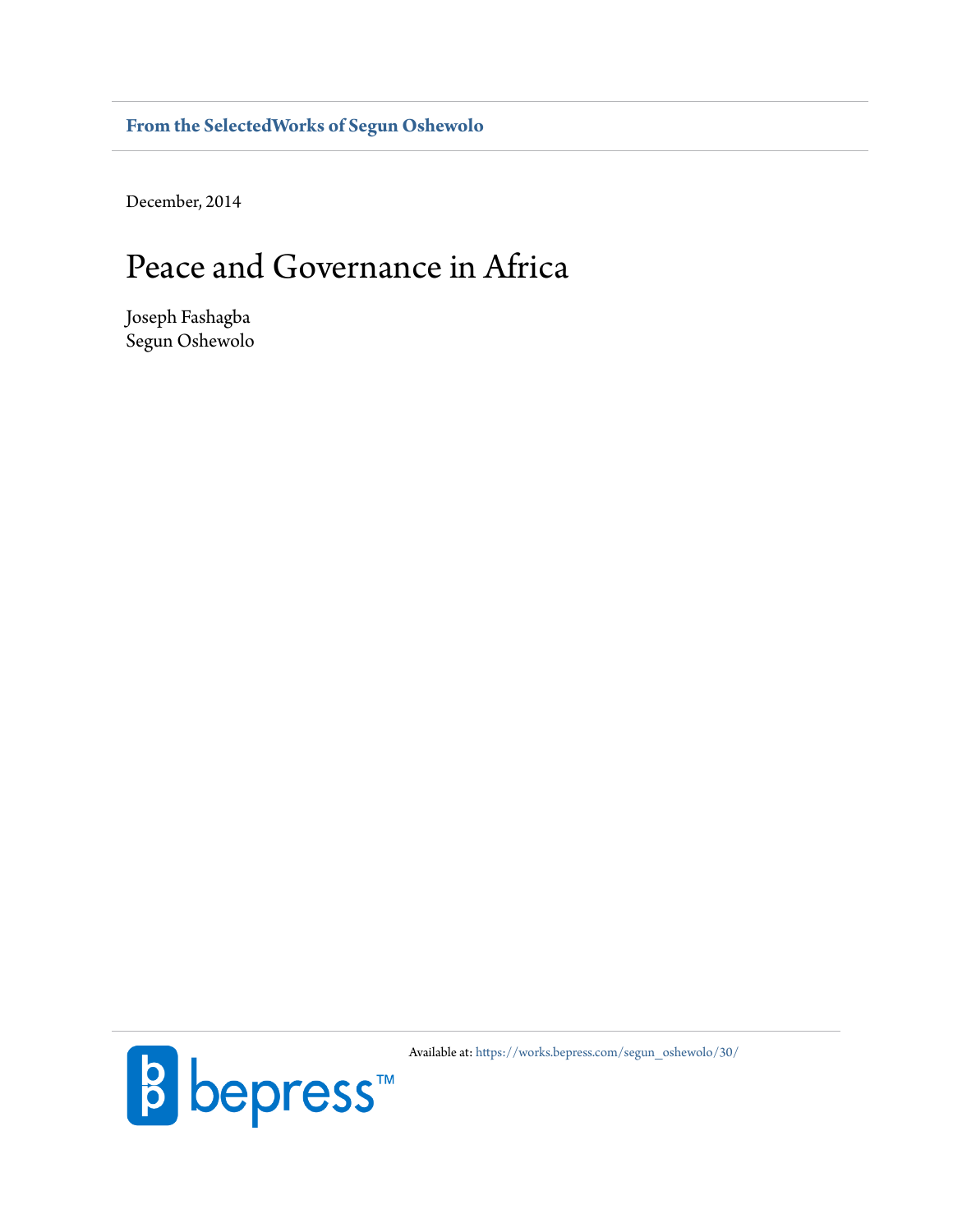



# **Peace and Governance in Africa**

#### **Joseph Olayinka Fashagba, PhD**

Department of Political Science and International Relations Landmark University, Omu-aran, Kwara State, Nigeria

and

#### **Segun Oshewolo**

Department of Political Science and International Relations Landmark University, Omu-aran, Kwara State, Nigeria

Abstract: While some are of the opinion that good governance thrives best in an atmosphere of peace, others overwhelmingly emphasise the natural peace-inducing potentials of good governance. From the latter brand of scholarship, good governance is a necessary requirement for sustainable peace. Unfortunately, the problems confronting Africa in this century are predominantly governance-related. African countries are poorly ranked on the global scale of governance indicators. The consequences of this include recurrent civil wars, genocides, and the proliferation of organised rebellions against the state. These have largely turned the continent into a region characterised by political instability. Thus, this paper examines the nexus between good governance and peace, focusing on Africa. In view of the enormous challenges that insecurity and crises have created in Africa, the paper recommends that African leaders must deepen democracy on a continental scale, demonstrate the willingness to combat and reduce corruption, build a strong civil society and consciously promote human rights and justice.

*Key words***:** Peace, Good Governance, Security, Leadership, Development

#### **Introduction**

In the  $21<sup>st</sup>$  century, human beings are faced with many problems (Barash & Webel, 2009:1). Several of these problems stem from the difficulty in achieving peace, stability and development. At the root of this difficulty, however, is the issue of governance (Bangura, 2011; ACCORD, 2011; Inter-Parliamentary Union, 2012). Whenever governance breaks down, a generative process of structural and societal dislocation begins. This process transforms into violent conflicts, instability and underdevelopment, slowly but inevitably. Before this process degenerates, there are usually early warning signals such as sudden demographic changes, economic shocks, rising unemployment rates, destabilizing elections, a rise in societal intolerance, and an increase in the number of demonstrations, among numerous other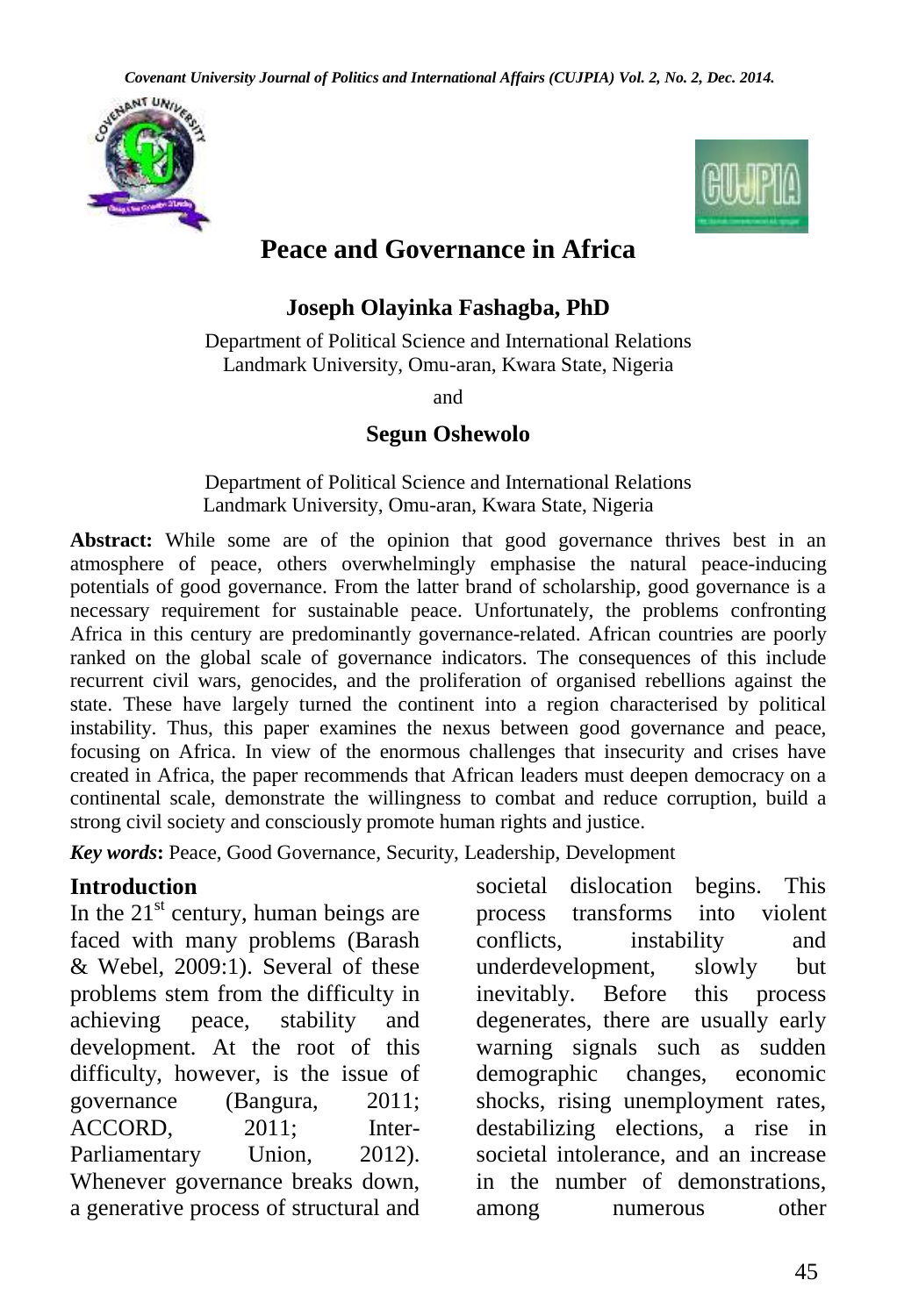developments. At this point, responsible leadership must heed these warnings by immediately setting machineries in motion to correct the perceived governance errors. But when national leadership appears to be heedless, as has regularly been the case especially in Africa, then the prospect of structural and societal dislocation looms large. Although the above three inevitable outcomes of poor governance are intricately linked, the focus of this work is to analyse the nexus between peace/violent conflict and good governance, particularly looking at the conflict-inducing potential of poor governance in the African context and to suggest measures for deepening political governance in the interest of sustainable peace.

In Africa, conflict, injustice, as well as inequitable and unwholesome development agenda represent the "problems of peace"; put differently, these are burning issues that seem to make the attainment of peace difficult. The spate of violent conflict across the continent is particularly worrisome. Where violent conflicts have occurred, they have eroded the social system like in Rwanda and<br>Burundi; hampered economic hampered economic performance like in Sierra Leone and Liberia; increased the likelihood of disintegration like in Nigeria; and have created humanitarian disasters. Because these issues are also closely linked with political governance (as will be expounded later), the problems confronting Africa in this century are predominantly

governance related. In many circles, conflict is regarded as a characterizing feature of political processes in Africa (Adetula, 2006:388). However, peace is the prime value in contemporary Africa, the most valuable public good, but yet the most elusive (Francis, 2006:16). From West and Central to the Horn of Africa, the sociopolitical terrain has been tumultuous. The recent uprisings in parts of North Africa implies that no section of the continent has been unaffected by conflict. Due to its ravaging nature, these conflicts are overwhelming the capacity of African governments and the major regional and sub-regional authorities to maintain peace and security. Although these organizations have collectively and individually devoted enormous resources to resolving these conflicts (Antonio, 2001:72), little has been achieved.

The efforts at resolving these conflicts notwithstanding, the West and Central African regions have been subject to conflict-related dislocation and extreme violence. Côte d"Ivoire, the Democratic Republic of Congo, Liberia and Sierra Leone are still embroiled in,<br>or emerging from, extensive or emerging from, extensive upheaval and destruction due to agelong warfare. The region has been characterized by a culture of impunity, the spread of HIV/AIDS, the continued weakening of the<br>security sector, mass refugee security sector, mass movements and other forced displacement, inequitable and illicit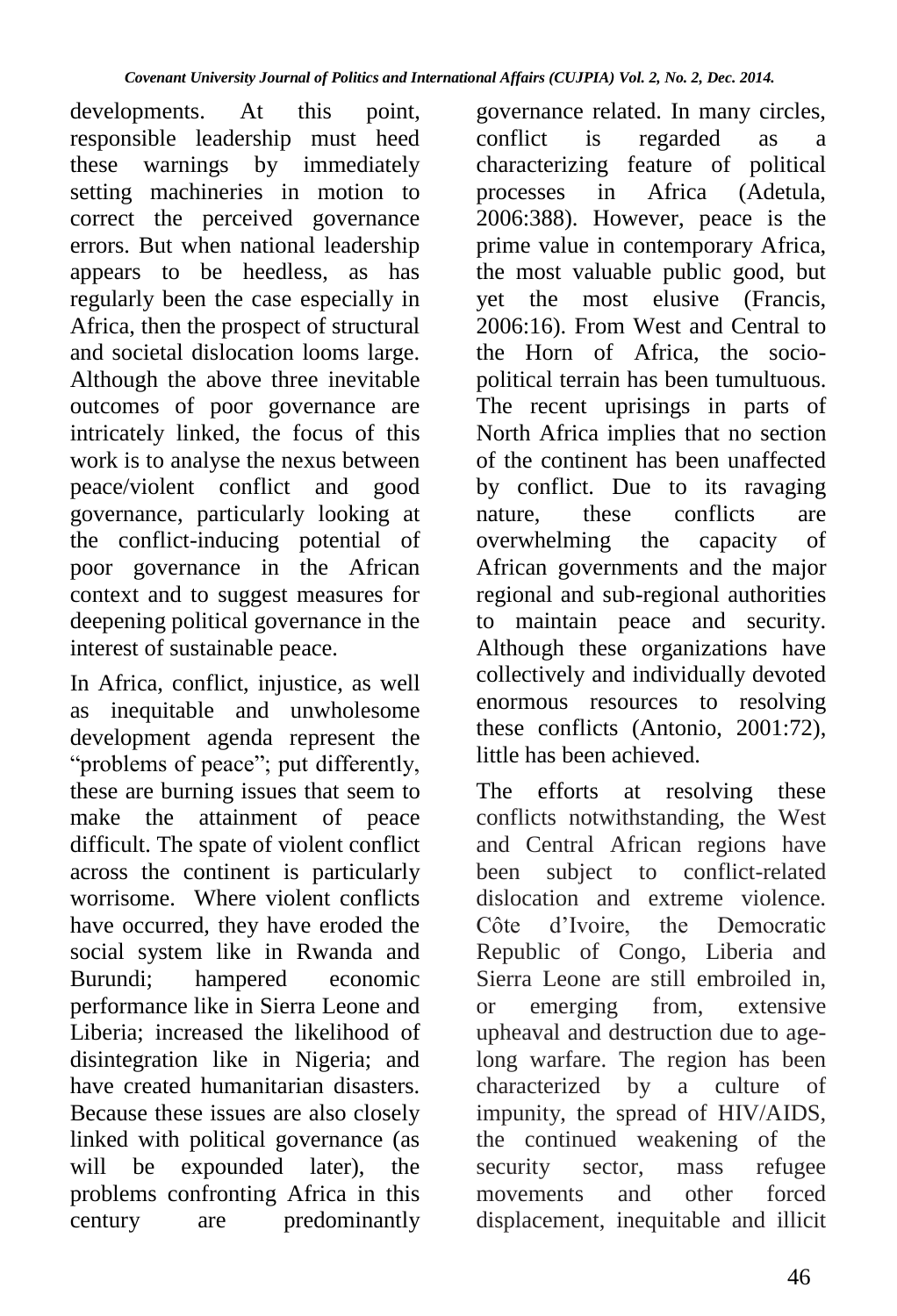exploitation of natural resources, and violations of human rights, including the rights of women (UNICEF, 2005:1). Civilian populations were and continue to be subjected to massive human rights violations and horrendous atrocities, including rape, murder and torture. Millions have been displaced from their homes and thousands of children have been forcibly conscripted or abducted to serve in armies and militias. These armed conflicts have also created large numbers of households headed by women and/or children, who were subjected to the crimes of sexual violence that prevailed throughout the brutal national wars in the Democratic Republic of the Congo, Liberia, Sierra Leone and, more recently, in Côte d"Ivoire (UNICEF, 2005:4).

Without doubt, these conflicts that Africa has witnessed or is witnessing are largely governance-related. The recurrent civil wars, genocides, and<br>the proliferation of organized the proliferation of rebellions against the state are largely induced by governance errors. As empirical evidence has suggested, the current political turmoil in the Northern region of Africa is intricately linked to the failure of political governance. The current insurgencies against the Nigerian State are also linked to governance issues. Election-related conflicts in Cote d"Ivoire between the political camps of Laurent Gbagbo and Alassane Quattara and constitutional crises in most of Africa are other governance-induced conflicts across the continent. To overcome this ugly situation, the issue of good governance must be given its required attention.

#### **Deciphering (Explaining the Concepts of) Peace and Governance**

The authors of this article are aware of the fact that several works have been done to explain the concept of peace. The paper therefore does not have the intention to reproduce what others have written. Rather, greater attention is devoted to the concept of governance. By way of mentioning, the concept of peace is not amenable to easy clarification because the concept conjures myriad of images (Bangura, 2011:5). This difficulty notwithstanding, there are certain convergent points about the conceptions of peace in the existing literature. The concept does not merely connote the absence of war or violent conflict stemming from ethnic, cultural, religious, or political<br>differences (Ibeanu. 2006:3:  $(Ibeanu,$ Bangura, 2011:5), but the simultaneous presence of social justice, harmony, and equity (Barash & Webel, 2009:4; Bakut, 2006:235). While the former represents negative peace, the latter implies positive peace.

Governance, on the other hand, has become a major issue not just in Africa but in other parts of the world. It is a concept that is hotly discussed and debated the world over. Today, there is a flurry of activities to better understand the social, economic and political imperatives that underpin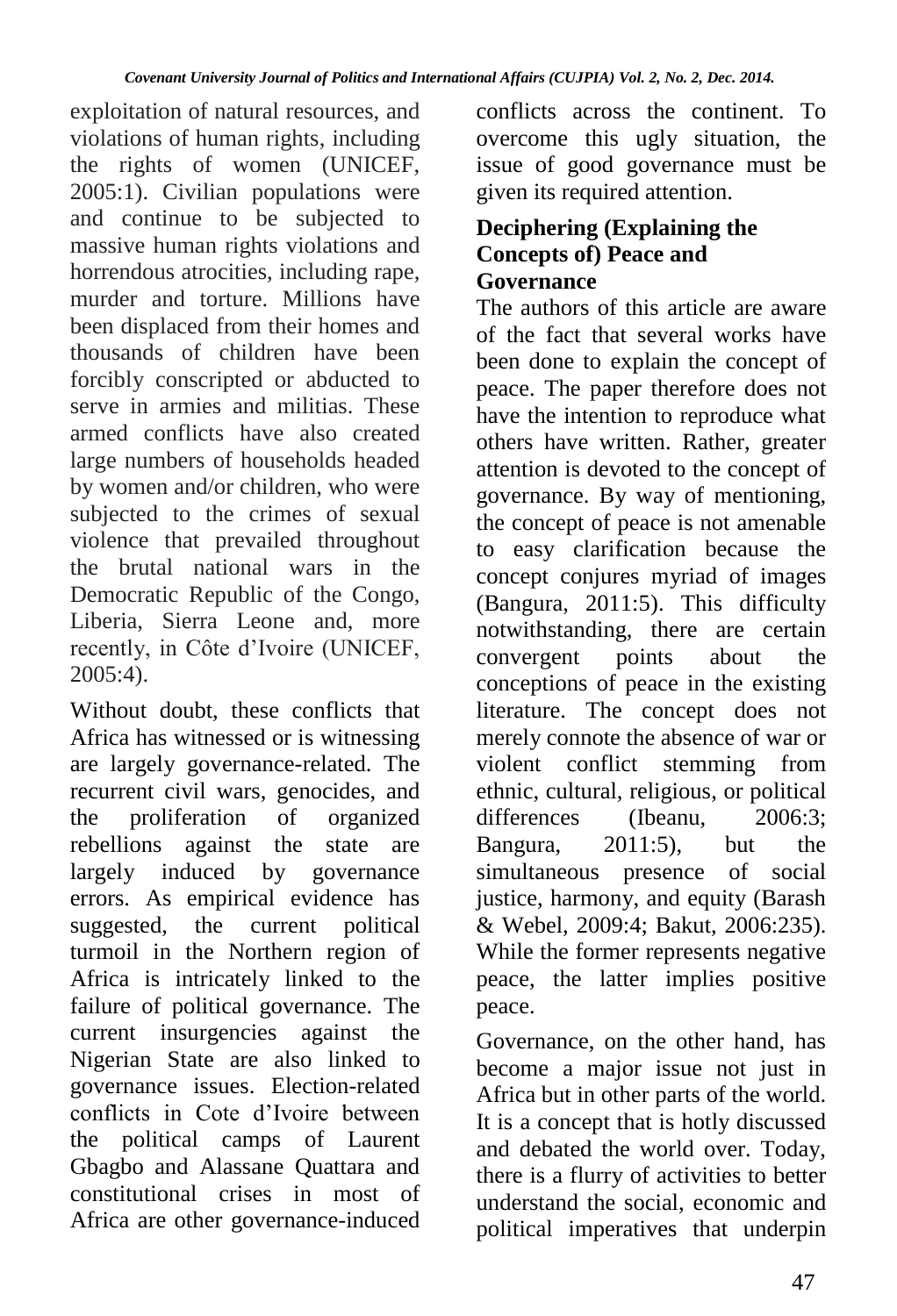the nature and purpose of good governance (Aziz, 2008:3). However, in this chapter, the concept of governance is explained vis-à-vis<br>good governance, particularly good governance, offering a flash of insight into the key attributes of the latter. This is because, as we believe, governance makes some sense when explained in relation to whether it is good or bad. What then, is governance? Governance is generally defined as the act of affecting government and monitoring (through policy) the long-term strategy and direction of a country. It refers to characteristics that are generally associated with a system of national administration (Weiss, 2000:795). As expounded by Besancon (2003:1), governance is defined as the delivery of political goods to citizens of nation-states. Again, Gisselquist (2012:4) submits that governance is the process through which power is exercised to manage the collective affairs of a community or a country. As a principle, it is bound to produce an everlasting impact on the rule of law,<br>local and national institutions. and national institutions, leadership, and public administration issues (Bangura, 2011:5).

Good governance is defined as the contract entered into by the citizens and their governments in which the citizens expect returns from their rulers for the enormous power vested in the government (see Onyejekwe, 2004). To Besancon (2003:1), good governance results when nationstates provide a high order of certain political goods and perform effectively and well on behalf of their inhabitants. In general, good governance obliges the state to perform its functions in a manner<br>that promotes the values of that promotes the values of efficiency, non-corruptibility, and responsiveness to civil society. It is a principle that is largely associated with statecraft. Good governance guarantees the delivery of public goods in a manner that is responsive to public demands, transparent in the allocation of resources, and equitable in the distribution of goods (Gujarat, 2011). From the above submissions, any state desirous of a positive developmental change must deepen structural mechanisms that promote not just governance but good governance.

| Participation | Participation could either be direct or legitimate       |
|---------------|----------------------------------------------------------|
|               | intermediate institutions or representatives. In a       |
|               | representative democracy, the interest of all, including |
|               | the concerns of the most vulnerable in society are       |
|               | taken into consideration in decision making.             |
| Rule of law   | Fair legal frameworks that are enforced impartially.     |
|               | This requires an independent judiciary and an            |
|               | impartial and incorruptible police force.                |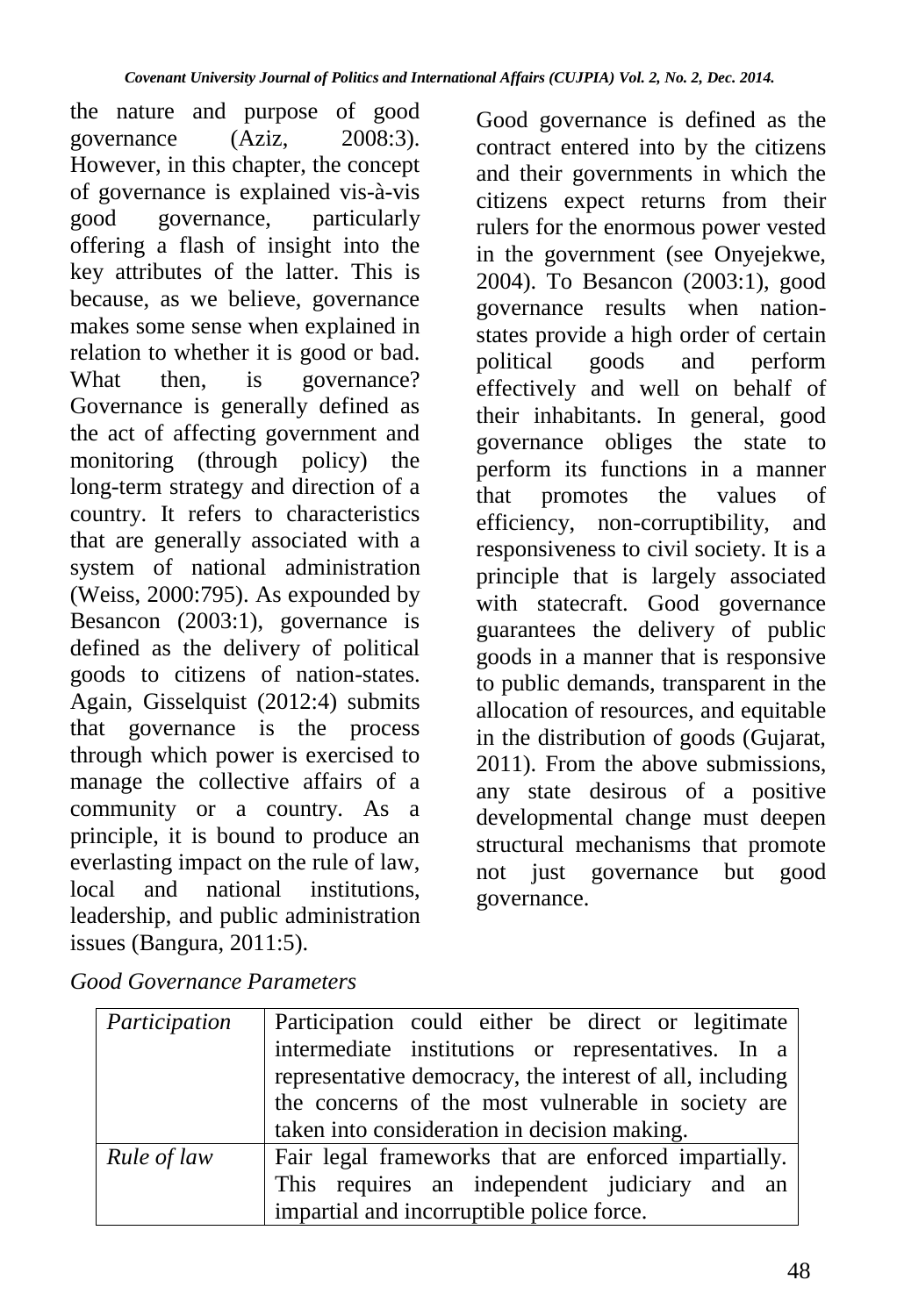| <i>Transparency</i>             | Information should be freely available and directly<br>accessible to those who will be affected by such<br>decisions and their enforcement.                                                                                         |
|---------------------------------|-------------------------------------------------------------------------------------------------------------------------------------------------------------------------------------------------------------------------------------|
| Responsiveness                  | Institutions make earnest efforts to<br>all<br>serve<br>stakeholders by responding to their requirements<br>within a reasonable timeframe.                                                                                          |
| Consensus-<br>oriented          | Mediation of the different interests in a society to<br>reach a broad consensus on what is in the best interest<br>of the whole community and how this can be<br>achieved.                                                          |
| Equity<br>and<br>inclusiveness  | Members of a society feel they all have a stake in it<br>and do not feel excluded from the mainstream of<br>society.                                                                                                                |
| Effectiveness<br>and efficiency | While making the best use of the resources at their<br>disposal, institutions produce results that meet the<br>needs of the society.                                                                                                |
| <i>Accountability</i>           | Institutions are accountable to those who will be<br>affected by their decisions. Accountability cannot be<br>enforced without transparency and the rule of law.<br>$l$ ouroot $l$ donted from $C$ vignot $(2011)$ by the quite one |

 **Source:** *Adapted from Gujarat (2011) by the authors.*

Without the values described in the table above, there cannot be good governance. Looking at the peacerelatedness of these values, particularly the links with the positive connotation of peace, good governance represents an institutional guarantor of sustainable peace. The nexus between these twin phenomena constitutes the focus of the next section.

#### **Nexus between Peace and Good Governance in Africa**

What is the nexus between peace and good governance? What are the different dimensions of this nexus? Without doubt, the concepts of peace and governance are intertwined. Where authors differ, however, is in the direction of the relationship between the two phenomena. While

some scholars believe that the presence of peace creates the enabling environment for good governance to thrive (Natukunda-Togboa, 2006; Galadima, 2006), others overwhelmingly assert the natural peace-inducing potentials of good governance (Bangura, 2011; ACCORD, 2011; Inter-Parliamentary Union, 2012). The authors of this chapter belong to the latter brand of scholarship. Although we agree with the former brand of scholarship in that an atmosphere of peace has the capacity to promote good governance, but it must be noted that the existence of peace does not naturally translate into good governance. It only creates the enabling environment or opportunities for good governance,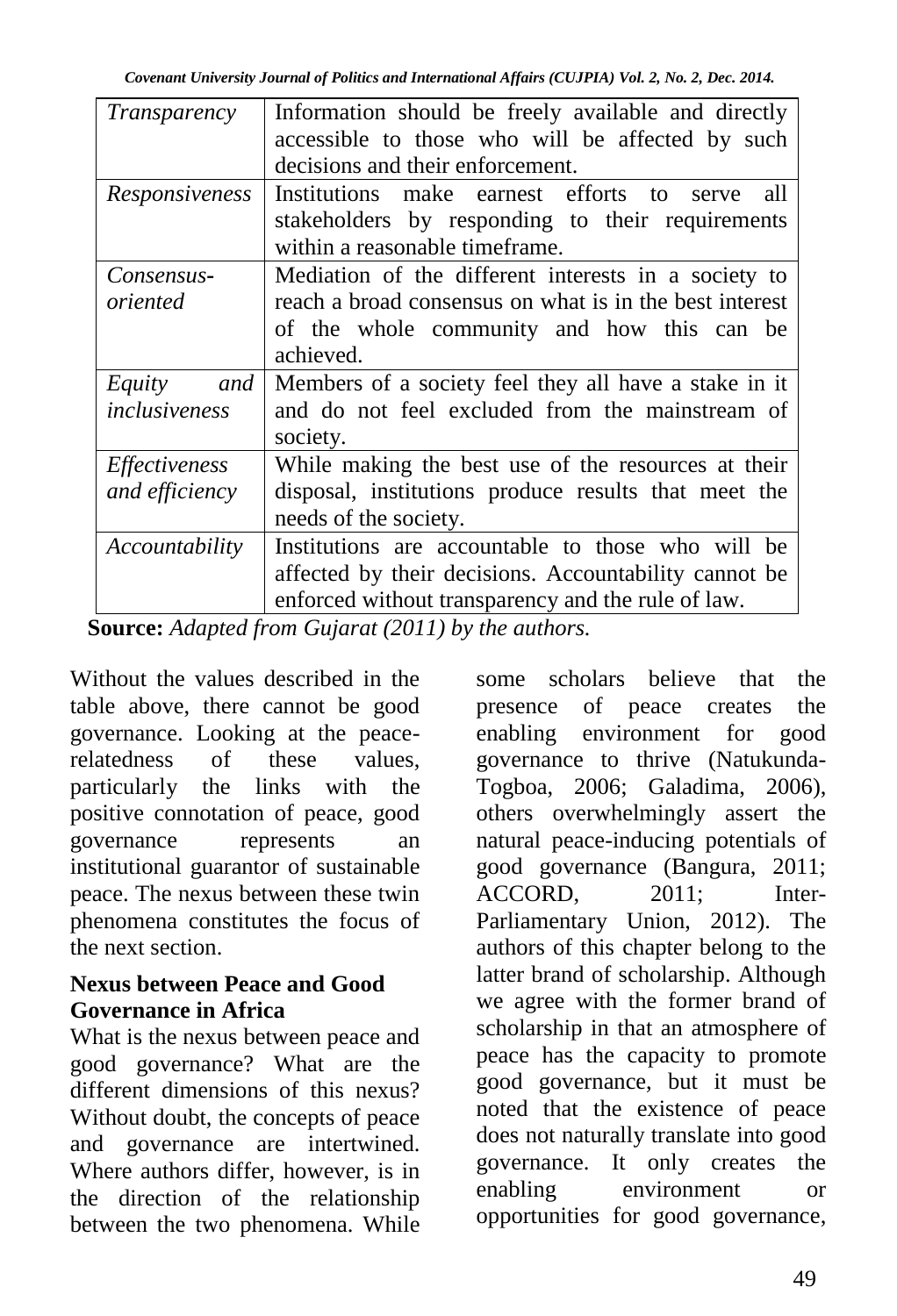which responsible leadership must seize. However, history is replete with examples of countries that have failed to seize the opportunities for good governance which their periods of relative peace offered. Nigeria, Libya and Egypt are nations in Africa whose periods of relative peace did not translate into a sustainable regime of good governance, as the consequent unbroken chains of errors and/or predatory leaderships eventually precipitated rebellions and insurgencies against the states.

On the other hand, the entrenchment of good governance naturally guarantees peace, the same way weak governance results in a loss of state legitimacy and can ultimately lead to conflict. Good governance, albeit a worthy goal in itself, also attracts other positive outcomes such as peace and its resultant growth benefits. Where there is good governance, it represses governancerelated issues such as injustice and inequality that may trigger violent conflicts. As argued by Bangura  $(2011:11)$ , governance is a positively significant predictor of variation in peace. This implies that if peace subsists good governance also subsists and vice versa. A testament to this is the stability and growth in countries like Botswana and Cape Verde. They are countries enjoying relative peace and stability because<br>of good leadership, clean of good leadership, clean government and empowered people (Koh, 2009:1). Again, almost all development institutions are

promoting good governance as an important part of their agendas (Gisselquist, 2012). This is in recognition of the fact that leadership commitment to the principle of good governance positively correlates with peace.

Regrettably, African countries are poorly ranked on the global scale of governance indicators. This explains why most of the violent conflicts that the continent has recorded are governance-related. A study of civil wars since 1960s shows that the most important risk factors were poverty, low economic growth and a high dependence on natural resources (Adetula, 2006:392). These risk factors, which largely explain Africa"s incessant conflicts, are products of weak governance. To Gisselquist (2012), Africa is not only enmeshed in a crisis of governance, the situation also underlies the litany of the continent"s developmental problems. African states have been criticized for their lack of democratic institutions and practices. These defects were exacerbated by the kind of political systems and constitutions that were in place in these countries, and by the continued violations of human rights throughout Africa (Antonio, 2001:64). Although the end of the cold war gave rise to the spread of liberal democracy around the world, including in the global South, Bere (2011:17) however observes that this wave of democratization often generated intra-state wars in impoverished, multi-ethnic countries governed by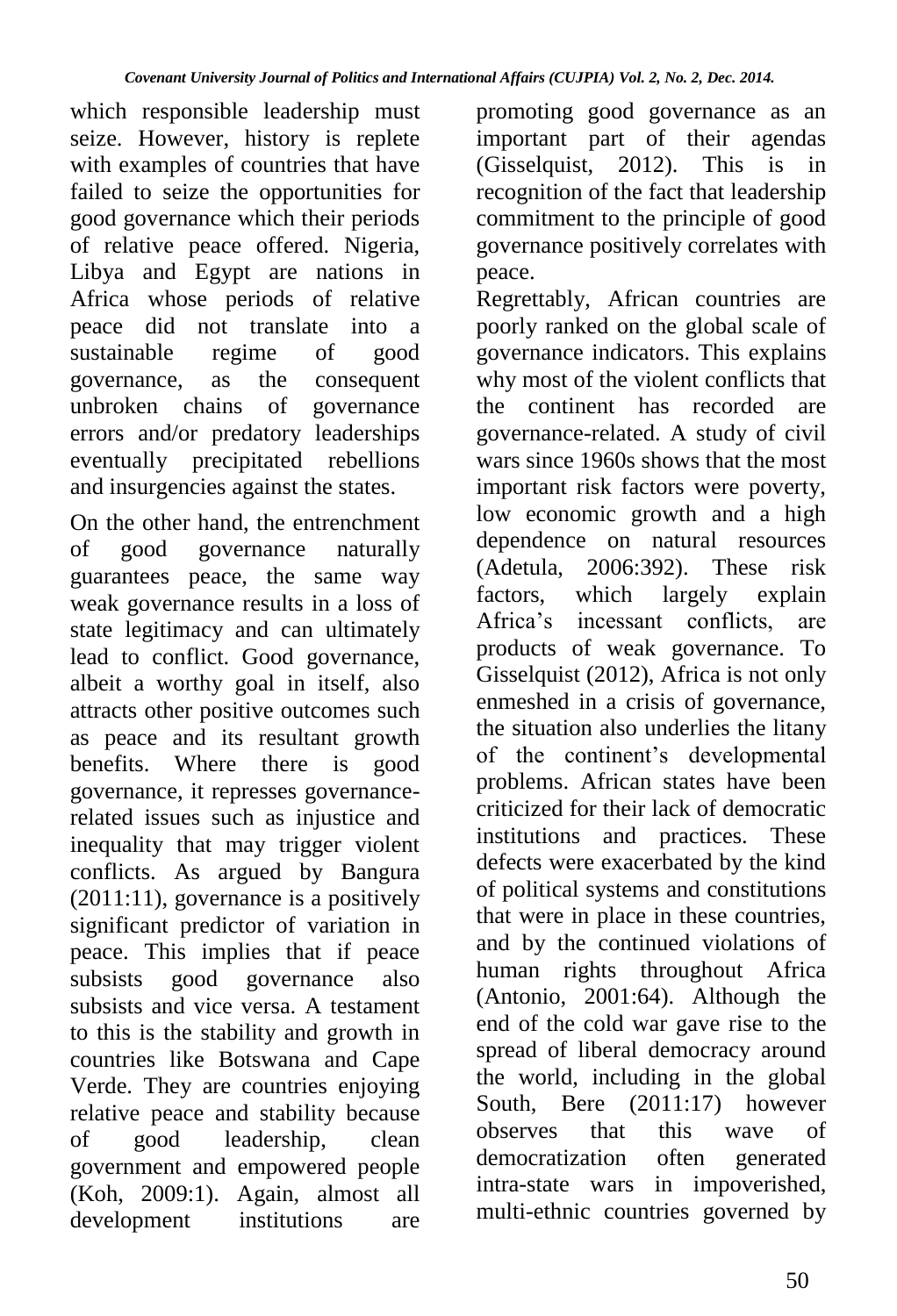authoritarian regimes like the ones in Africa.

Further recounting Africa"s governance woes, Antonio (2001:68) posits that the continent remains the only region where social conditions continue to be of extreme concern. About half of the African population lives in absolute poverty, and hunger and malnutrition are widespread. Many diseases, including malaria and AIDS, threaten the lives of millions of people in the continent. Women and children are the most affected and most vulnerable to these diseases. Peace in Africa is regularly threatened by these issues. As argued by Adetula (2006:392), these issues create insecurity with respect to decent livelihood and human survival. They have not only reduced the ability of people to lead productive lives, but also exacerbated identity conflicts along communal, ethnic, religious and regional lines. Also, the misuse of power is manifested in arbitrary arrests and extra-judicial killings in many African nations, which create a massive displacement of millions of Africans. These continued violations of human rights and internal armed conflicts have caused the exodus of countless Africans as refugees to neighbouring countries (Antonio, 2001:69).

Africa has regressed virtually on all the parameters of good governance. Particularly catchy are the failings on the scales of rule of law, effectiveness and efficiency in resource management and public

service delivery, and transparency in administration. The fallout of these governance woes include decades of citizens' frustration which has now<br>snowballed into an aggression snowballed into an against the states and economic underdevelopment. The resultant governance-related conflicts have taken immeasurable toll on human lives, living many dead, maimed and numerous others displaced either<br>internally or in other nations internally or in (Mutunga, 2006:367). This is largely the situation across the continent, from the west to central, and from the horn to the north of Africa. To address these problems, several peace initiatives have been internally and externally generated; but because of their cosmetic nature, these peace initiatives have fatally bungled. The efforts have failed to recognize the fact that any attempt at resolving a conflict first requires an analysis of its root cause (Bere, 2011:17). In the case of Africa, governance woes lie at the root of the problem. The next section therefore offers practical measures for deepening governance in Africa in the interest of sustainable peace.

#### **Deepening Political Governance for Enduring Peace in Africa**

In all climes of the world, weak governance does not only negatively impact on the delivery of a high order of public goods to the citizenry; it also precipitates conflict in the long run. Virtually all the known theories of social conflict agree with this submission. Structural conflict theory, realist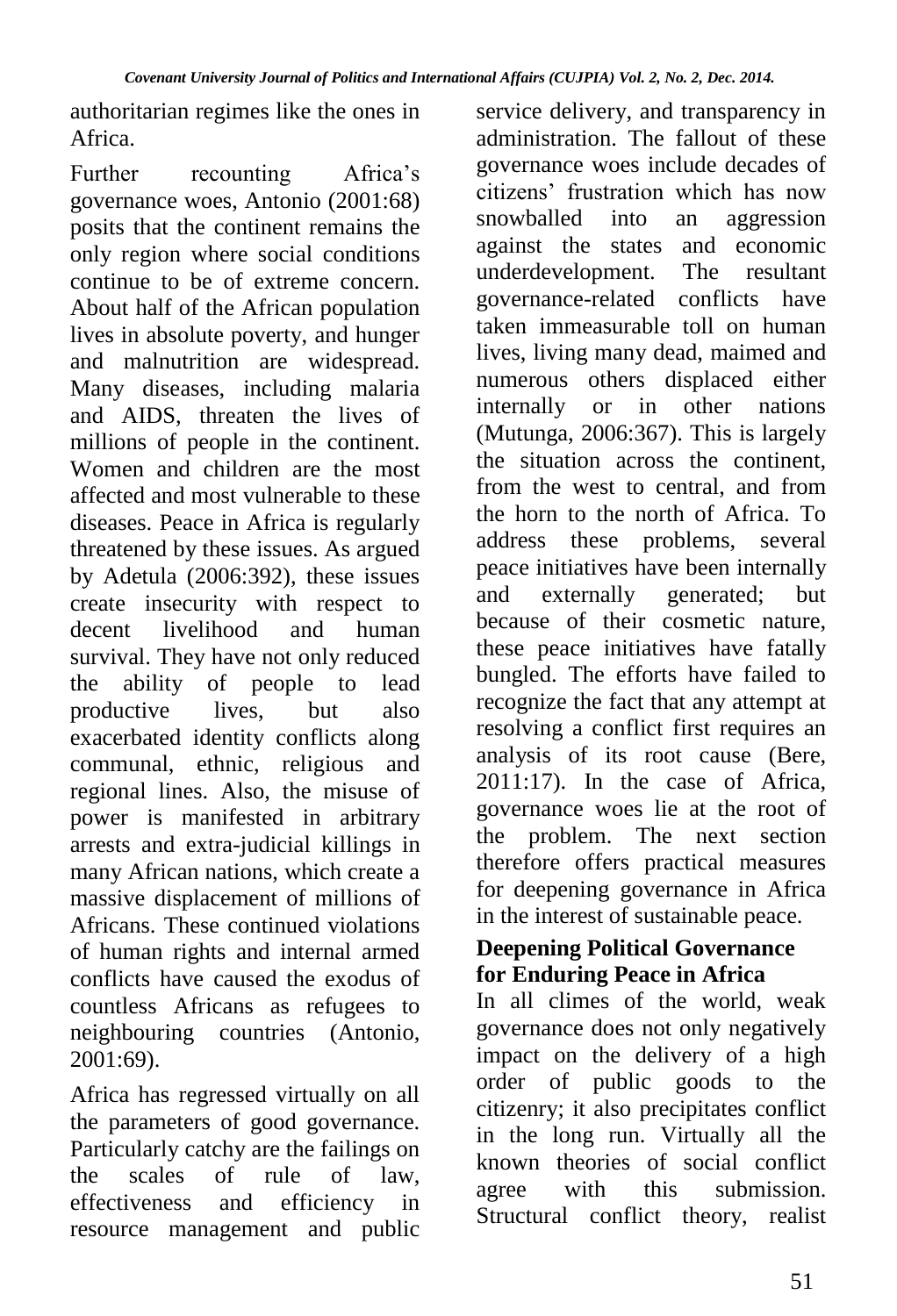theories, frustration-aggression theory, economic theories, human needs theory, and systemic theory all situate their arguments on the premise of governance (see Faleti, 2006:41-54). Practically, the current uprisings in the Arab world, which have affected a number of African countries such as Tunisia, Egypt and Libya, represent a testament to the conflict-inducing potential of weak governance. The insurgencies against the Nigerian state by the Niger Delta militants and Northern "Boko Haram" also point to the failure of successive governments in Nigeria to redress decades of injustice to these sections. The advanced and relatively more stable countries of the West appear to have recognized this fact long ago, hence, the massive investment in the promotion of good governance. Sustainable peace will be accomplished by a strong commitment to good governance manifested through the promotion of democratic principles, popular participation, human rights and the rule of law. Good governance is an essential stage towards meeting the objectives of sustainable and peoplecantered development, prosperity and peace (Antonio, 2001:68). How then do we achieve a deeper entrenchment of political governance or how can governance architecture be strengthened for enduring peace in the African context?

The first approach relates to the promotion of democratic governance on a continental scale. Currently, Africa is still not fully in tune with

political globalization which is anchored on the spread of democratic values worldwide. Some states are still not immune from military usurpation of power. Civilian leaders are deficient on the minimum scale of liberal democracy. Leaders still fancy the idea of *sittightism* even amidst popular call to relinquish power as revealed by the Ivorian and Libyan scenarios. In most countries in the region, election results do not reflect the wishes of the voters. Nigeria, Cote d'Ivoire,<br>Senegal are some examples. examples. Adogamhe (2008:1) rightly observes that correcting this democratic deficit requires attitudinal change on the part of African leaders especially a<br>new orientation towards the new orientation towards the consolidation of democracy and rule of law in the continent. Ridiculously, African leaders always equate electoral democracy with liberal democracy. To Kadah (2012:14), democracy requires more than free elections. Beyond elections, the quest for democracy and good governance in Africa often snags on structural problems, including state fragility, institutional weakness, tribalism and ethnic and ethnic discrimination among others. If democracy must be entrenched, these structural problems must be addressed.

Again, African elites must begin to demonstrate the willingness to combat corruption, beginning with checking of their corrupt behaviour. As a result of corruption, Africa has not only regressed economically;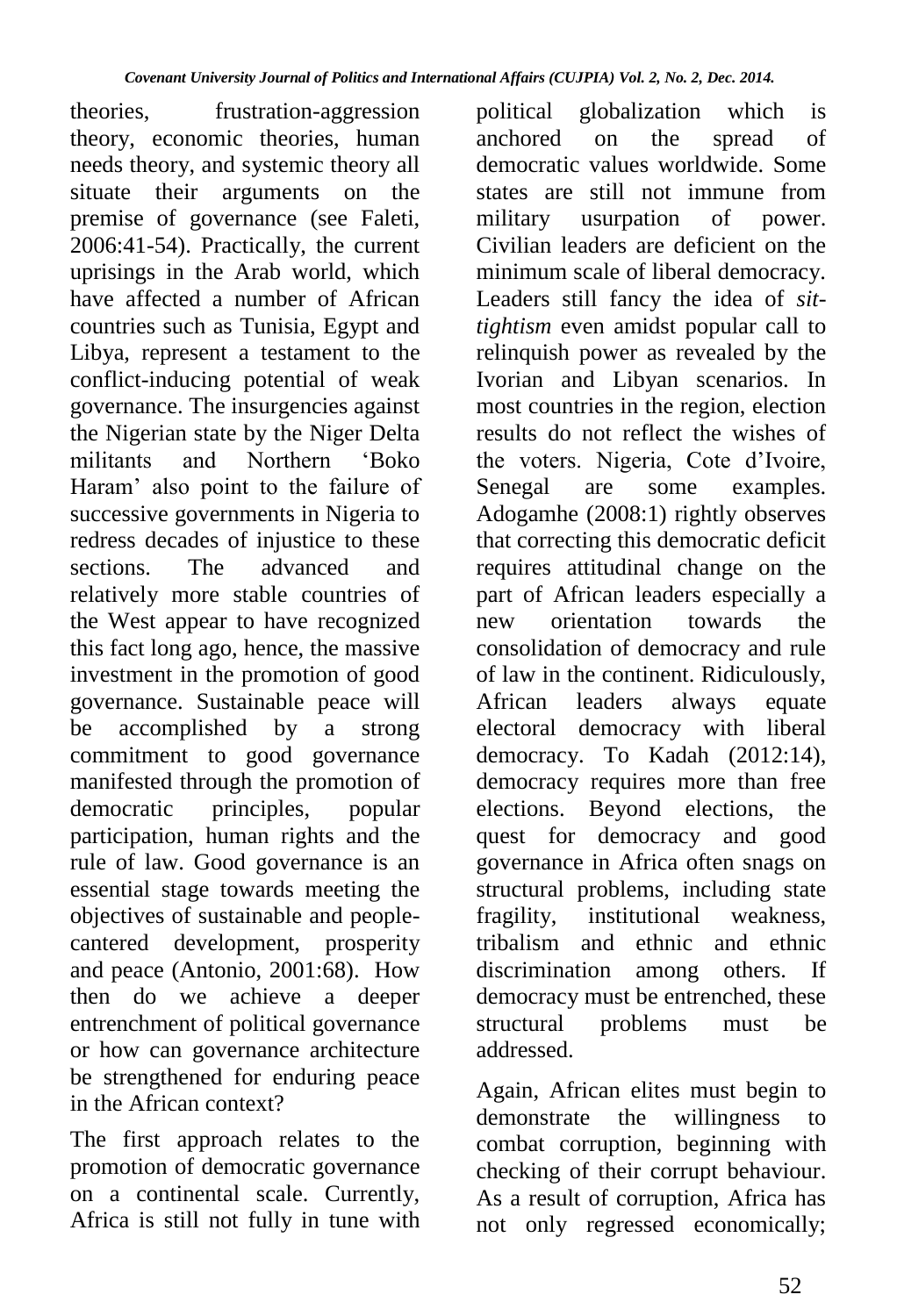human welfare, measured in terms of access to good health, education and quality standard of living, is also in limbo. Deep corruption negatively affects economic growth through certain channels such as decreasing the productivity of existing resources through lower productive efforts, degradation of the quality of resources, general misallocation of existing resources, reductions in investment in physical capital as well as degradation of institutions (Gyimah-Brempong, 2002:188). The frustration arising from this situation has produced a string of aggression against the ruling elites. The behaviour of the African ruling elite must therefore be guided by the interests of the governed. Rather than subjecting the masses to human horror as a result of the self-seeking decisions emanating from the policy domain, the overall welfare of the citizenry should be considered as a sacred policy goal. To institutionalise the above measures, African elites should begin to prioritise the proper management of public resources in the interests of the governed rather than monopolizing political power to effectively enhance dubious private wealth transfer.

More so, within the framework of the African Union, the activities of the New Partnership for African Development (NEPAD) must be encouraged. The NEPAD is an AU strategic framework for African socio-economic development. Intended as both a vision and policy

framework, it has been hailed as the first development initiative created by Africans to foster socio-economic development and promote democracy and good governance (ACCORD, 2011:18). The whole idea of NEPAD is co-ordinated development rather than the haphazard country specific current economic planning and development which have put Africa in a bind, a kind of warp of regression and<br>under-development (Olaopa, under-development 2006:186). Judging by its primary<br>responsibilities of eradicating responsibilities of promoting promoting sustainable economic growth and development, and halting the marginalization of Africa in the global economic system, national leaders in Africa must work together to ensure the realization of these noble objectives. Also, the African Peer Review Mechanism (APRM) which is a groundbreaking initiative of NEPAD to promote economic governance, political governance, corporate<br>governance and socio-economic  $\arccos$  and  $\arccos$ -economic development must be strengthened. Suitable environment must be created by leaders to enable the body of reviewers perform their functions<br>effectively. Sufficient human.  $effectively.$  Sufficient financial and technical resources should be provided to promote competence and the independence of the body must be guaranteed to enhance the integrity and credibility of the review exercise.

Furthermore, African countries must build a strong civil society and a vibrant private sector. Civil society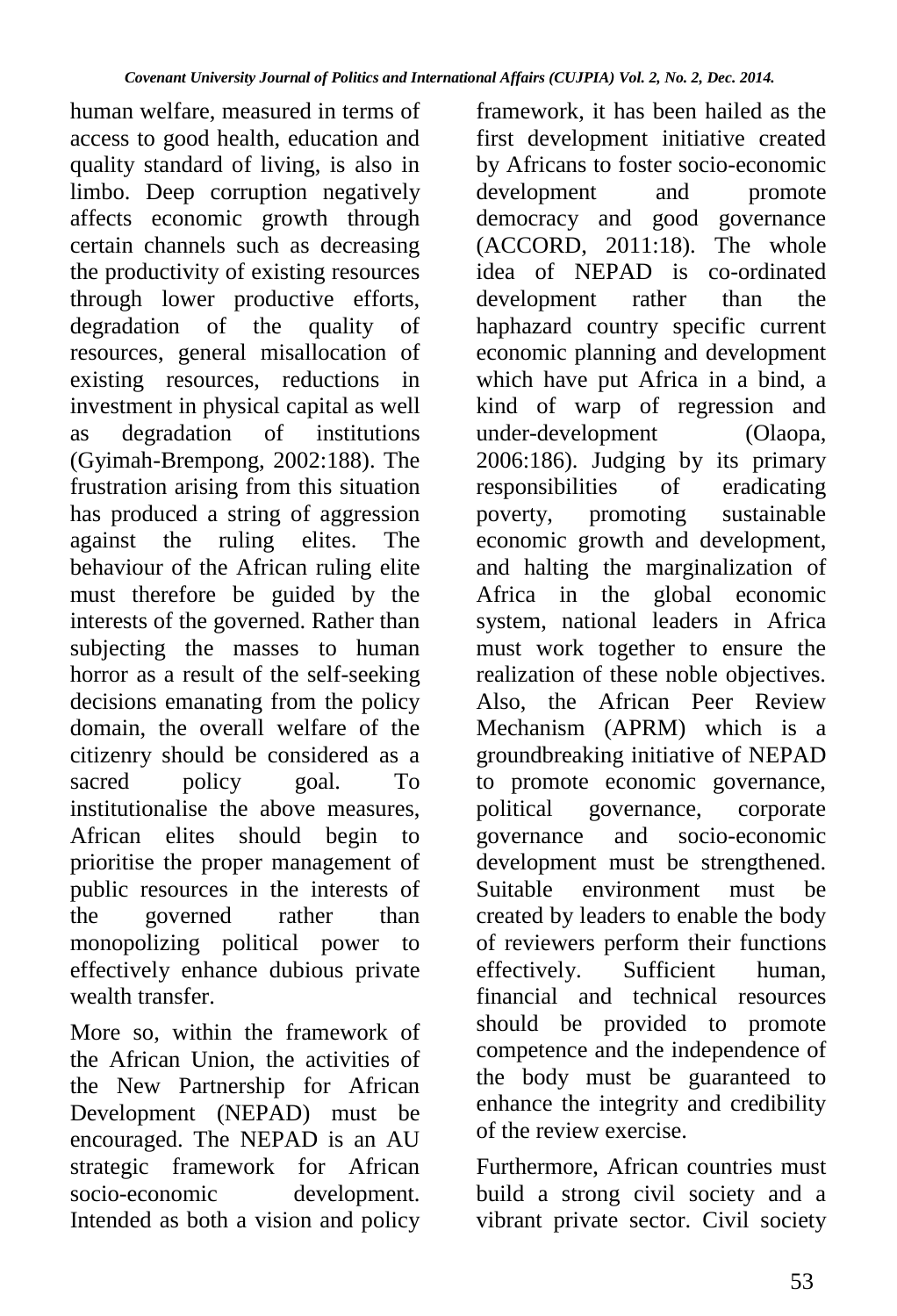organizations can make positive contribution to the process of democratization; they can promote accountability and transparency of<br>governments. international governments, institutions and markets; advance the voices and concerns of marginalized groups; and promote human rights (Hall & Howell, 2010). African countries must guarantee a more open society to promote a strong public dialogue between the state and civil society groups. This will add to the democratic credentials of Africa and promote civil liberty, political rights and participatory decision-making. On the other hand, the private sector is not only responsible for increasing profit margins or achieving optimum growth, but can offer support for good governance through a number of initiatives such as corporate social responsibility (CSR), empowerment programmes, poverty eradication programmes, social development projects and contribution to the<br>development of the health, development environmental and education sectors in the countries and societies that they work in. It can also offer support for good governance through promoting transparency and sound business ethics, and embracing anticorruption practices, accountability in corporate governance, fairness in commercial dispute resolution and the protection of intellectual property rights – and can engage in institution building, the creation or maintenance of social capital, and call for and support vibrant and active civil

societies and freedom of the press (ACCORD, 2011).

In an attempt to strengthen governance architecture across the continent of Africa, efforts must also be made to consciously promote human rights and justice. When laws that promote the sanctity of human lives are developed and strictly adhered to, they impact positively on good governance. Unfortunately, this is not always the case in Africa. Over one half of sub-Saharan Africans do not have access to safe water; jails are filled with political prisoners, many of them held without trial and victimized by torture; child labour is widespread; women are often deprived of the economic, social, and political rights that men take for granted; many workers are not only nonunionized but prohibited even from forming unions; censorship is widespread; and several millions of people are illiterate, chronically sick, without adequate shelter, and hungry (Barash & Webel, 2009:374). If governance must be deepened, the administration of justice must also be visited. Justice is considered by the people to be the highest civic value. Justice centres on how government and other citizens respect the dignity and inherent worthiness of each individual in the community. It is a naturalistic sense that asserts human beings can rise above selfabsorption, a capacity to go beyond our personal interests and passions and to take into account the needs and feeling of others, and to be guided in the present by viewing the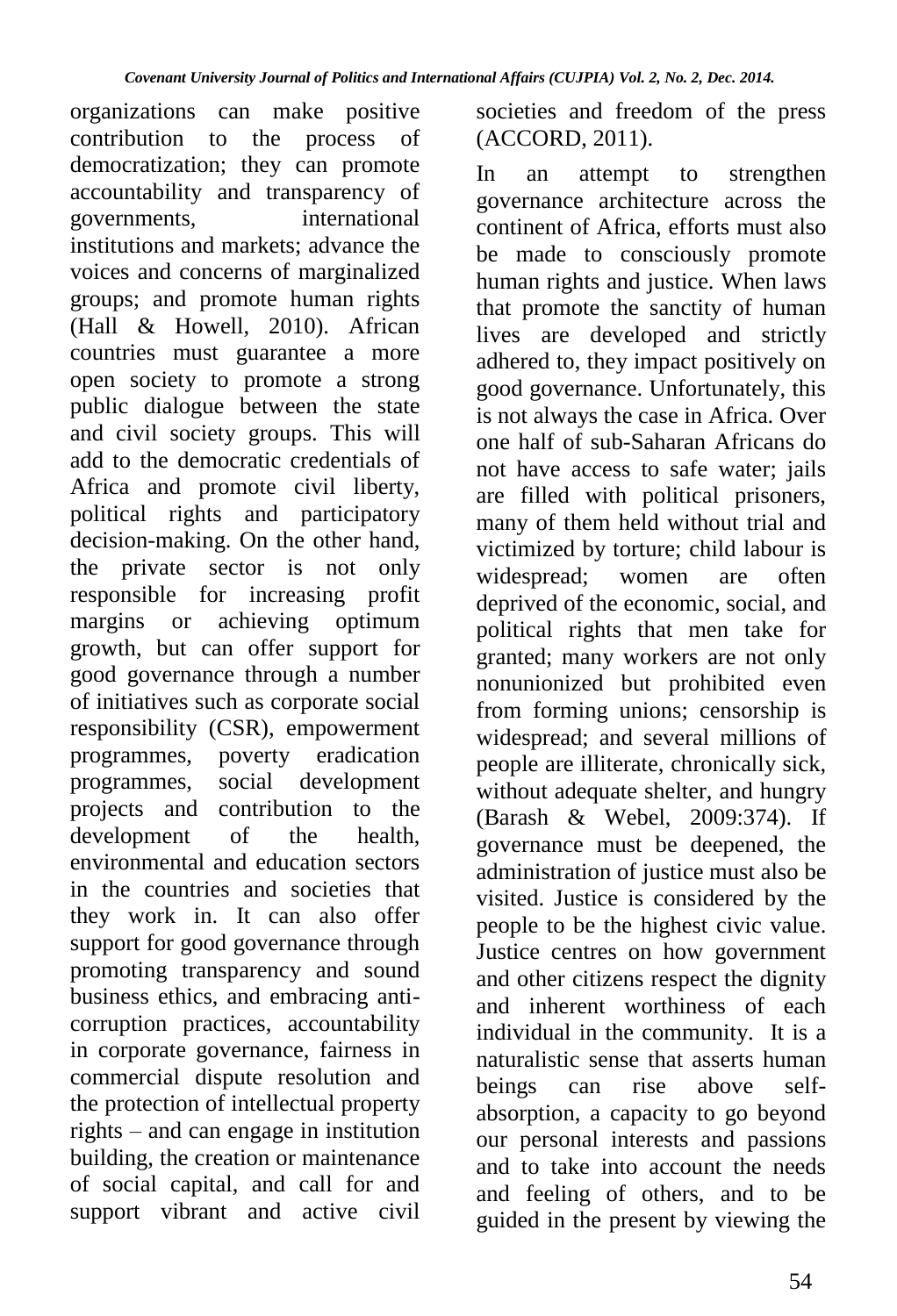long-term consequences of our actions (Hunter, 2008:50). Injustice is not only an affront to justice; it also represents the inverse of peace. The promotion of human rights and the reformation of the justice system therefore constitute a cushion against poor governance.

## **Concluding Remarks**

As conflict has become a permanent life threat and in some cases has reversed development in Africa, we cannot adequately underscore the need for laying a scientific basis for<br>the formulation of policies the formulation of (Natukunda-Togboa, 2006:81), that<br>are deeply rooted in standard  $\alpha$  are deeply rooted in governance practices. It is in doing so that Africa can effectively address the peace challenges that confront it. If Africa must be freed from its vulnerabilities to violent conflicts, conscious efforts must be made by national governments to improve on the scale of good governance. To achieve, the measures suggested in

## **References**

ACCORD (2011). Making Peace Happen: Strengthening Political Governance for Peace, Security and Stability in Africa. African Union 2011 High Level Retreat Concept Note. The African Centre for the Constructive Resolution of Disputes (ACCORD).

Adetula, V.A.O. (2006).

Development, Conflict and Peace Building in Africa. In S.G. Best (ed.), *Introduction to Peace and Conflict Studies in West Africa*.

this chapter include: the promotion of democratic governance on a continental scale; willingness of the ruling elite to fight corruption; upholding and strengthening the activities of the New Partnership for Africa"s Development (NEPAD) and the African Peer Review Mechanism (APRM); building a strong civil society and a vibrant private sector; and promoting human rights and justice. In addition, the process of establishing positive peace will require negotiation and cooperation. This would involve international institutions, national governments, nongovernmental organizations, and private businesses collaborating to build a world in which positive peace is a goal of policy making (Bangura, 2011:6). In essence, building positive peace (which connotes the presence of justice, fairness and equity) amounts to building good governance.

Ibadan: Spectrum Books Limited, pp. 383-405.

- Adogamhe, P.G (2008). "Pan-Africanism Revisited: Vision and Reality of African Unity and Development". *African Review of Integration*, 2(2), 1-34.
- Antonio, D. (2001). The Challenges for Africa: A Culture of Peace, Good Governance, and People-Centred Development. *Asia-Pacific Review*, 8(1), 63-74.
- Aziz, T.A. (2008). Forward. In A. al-Ahsan & S.B. Young (eds), *Guidance for Good Governance: Explorations in Qur'anic,*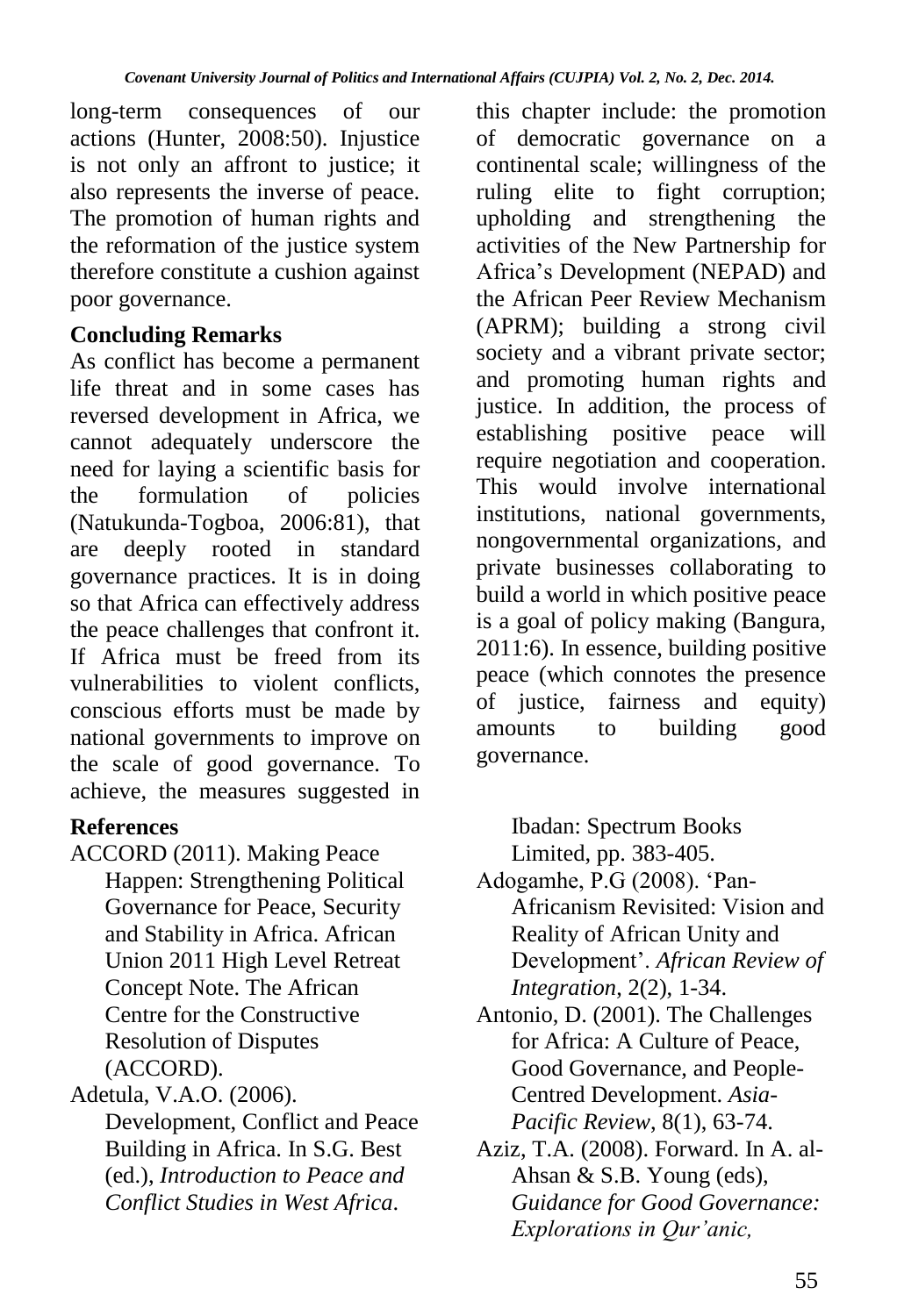*Scientific, and Cross-Cultural Approaches*. International Islamic University Malaysia and Caux Round Table. P. 3.

- Bakut, B.T. (2006). The Environment, Peace and Conflict in Africa. In S.G. Best (ed.), *Introduction to Peace and Conflict Studies in West Africa*. Ibadan: Spectrum Books Limited, pp. 234-251.
- Bangura, A.K. (2011). The Nexus among Democracy, Economic Development, Good Governance, and Peace in Africa: A Triangulative Analysis and Diopian Remedy. *African Peace and Conflict Journal*, 4(2), 1-16.
- Barash, D.P. & Webel, C.P. (2009). *Peace and Conflict Studies*. London: Sage.
- Bere, M. (2011). Managing Intra-State Conflicts: Promises and Failures of Peace Agreements in Cote d"Ivore. *African Peace and Conflict Journal*, 4(2), 17-28.
- Besancon, M. (2003). Good *Governance rankings: The Art of Measurement*. World Peace Foundation (WPF) Reports Number 36. WPF Program on Intrastate Conflict and Conflict Resolution, John F. Kennedy School of Government, Harvard University, Cambridge, Massachusetts.
- Faleti, S.A. (2006). Theories of Social Conflict. In S.G. Best (ed*.), Introduction to Peace and Conflict Studies in West Africa.* Ibadan: Spectrum Books Limited, pp. 35-60.
- Francis, D.J. (2006). Peace and Conflict Studies: An African Overview of basic Concepts. In S.G. Best (ed.), *Introduction to Peace and Conflict Studies in West Africa.* Ibadan: Spectrum Books Limited, pp. 15-34.
- Galadima, H.S. (2006). Peace Support Operations in Africa. In S.G. Best (ed.), *Introduction to Peace and Conflict Studies in West Africa*. Ibadan: Spectrum Books Limited, pp. 295-328.
- Gisselquist, R.M. (2012). Good Governance as a Concept, and Why This Matters for Development Policy. United Nations University – World Institute for Development Economics Research Working Paper No. 2012/30.
- Gujarat (2011). Discussion Forum on Good Governance Concept Paper. Gujarat 5<sup>th</sup> Global Summit, held at GNLU Campus, E-4, GIDC Electronic Estate, Sector 26, Gandhinagar, Gujarat, India, January 12-13.
- Gyimah-Brempong, K. (2002). "Corruption, Economic Growth, and Income Inequality in Africa". *Economics of Governance*, 3, 183-209.
- Hall, J. & Howell, J. (2010). Working Paper: Good Practice Donor Engagement with Civil Society. Australian Government.
- Hunter, N.D. (2008). Human Nature, Science, and Moral Government: An Exploratory Essay. In A. al-Ahsan & S.B. Young (eds), *Guidance for Good Governance:*